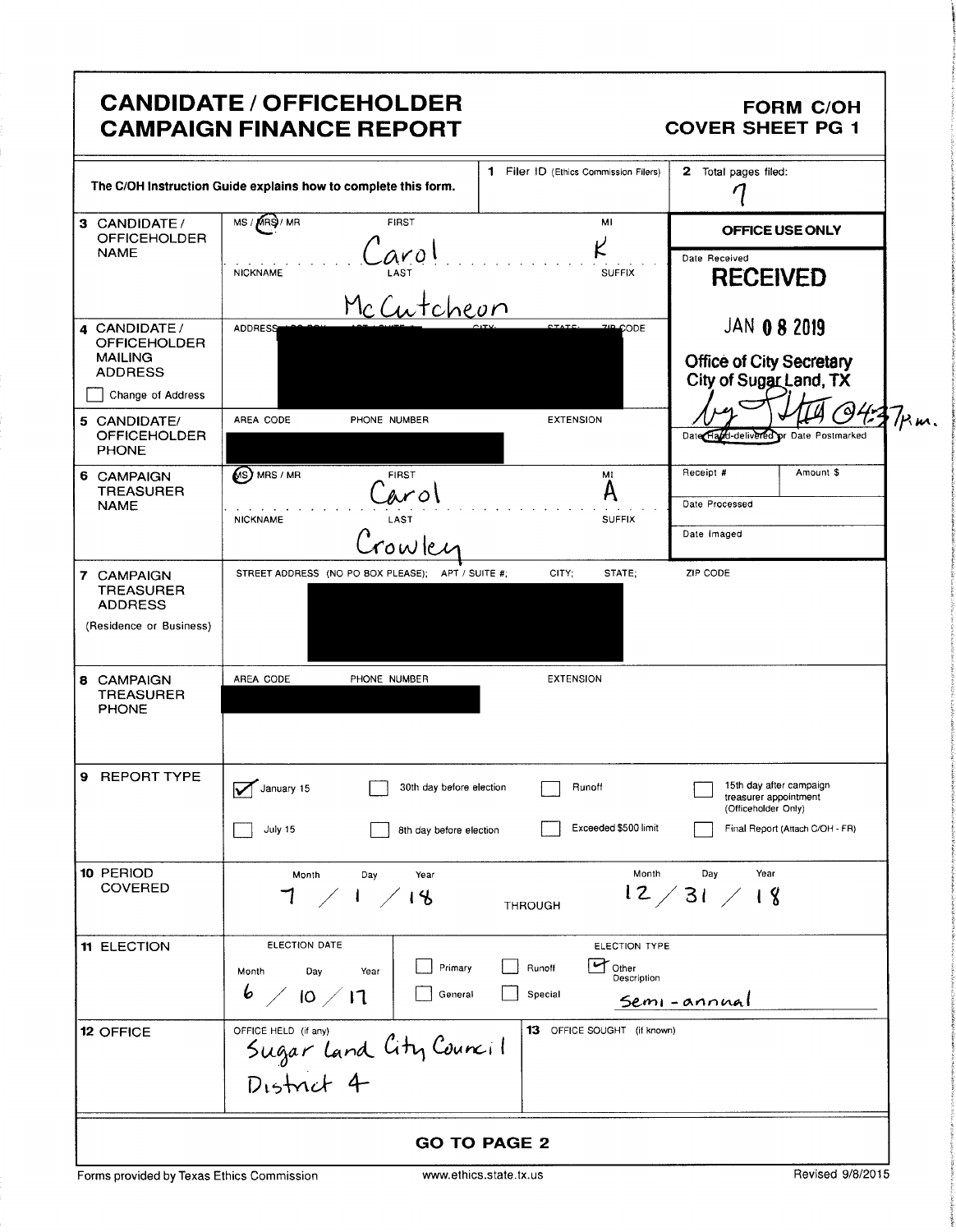# CANDIDATE / OFFICEHOLDER FORM C/OH CAMPAIGN FINANCE REPORT COVER SHEET PG 2

t

s

| 14 C/OH NAME<br>$\alpha$ nol                       |                       | K. McCutcheon                                                                                                                                                                                                                                                                                                                                                                                    | 15 Filer ID (Ethics Commission Filers) |  |
|----------------------------------------------------|-----------------------|--------------------------------------------------------------------------------------------------------------------------------------------------------------------------------------------------------------------------------------------------------------------------------------------------------------------------------------------------------------------------------------------------|----------------------------------------|--|
| 16 NOTICE FROM<br><b>POLITICAL</b><br>COMMITTEE(S) |                       | THIS BOX IS FOR NOTICE OF POLITICAL CONTRIBUTIONS ACCEPTED OR POLITICAL EXPENDITURES MADE BY POLITICAL COMMITTEES TO<br>SUPPORT THE CANDIDATE / OFFICEHOLDER. THESE EXPENDITURES MAY HAVE BEEN MADE WITHOUT THE CANDIDATE'S OR OFFICEHOLDER'S<br>KNOWLEDGE OR CONSENT. CANDIDATES AND OFFICEHOLDERS ARE REQUIRED TO REPORT THIS INFORMATION ONLY IF THEY RECEIVE NOTICE<br>OF SUCH EXPENDITURES. |                                        |  |
|                                                    | <b>COMMITTEE TYPE</b> | <b>COMMITTEE NAME</b>                                                                                                                                                                                                                                                                                                                                                                            |                                        |  |
|                                                    | GENERAL               |                                                                                                                                                                                                                                                                                                                                                                                                  |                                        |  |
|                                                    | SPECIFIC              | <b>COMMITTEE ADDRESS</b>                                                                                                                                                                                                                                                                                                                                                                         |                                        |  |
|                                                    |                       | COMMITTEE CAMPAIGN TREASURER NAME                                                                                                                                                                                                                                                                                                                                                                |                                        |  |
| <b>Additional Pages</b>                            |                       |                                                                                                                                                                                                                                                                                                                                                                                                  |                                        |  |
|                                                    |                       | COMMITTEE CAMPAIGN TREASURER ADDRESS                                                                                                                                                                                                                                                                                                                                                             |                                        |  |
| <b>17 CONTRIBUTION</b><br><b>TOTALS</b>            | 1.                    | TOTAL POLITICAL CONTRIBUTIONS OF \$50 OR LESS (OTHER THAN<br>PLEDGES, LOANS, OR GUARANTEES OF LOANS), UNLESS ITEMIZED                                                                                                                                                                                                                                                                            | \$                                     |  |
|                                                    | 2.                    | <b>TOTAL POLITICAL CONTRIBUTIONS</b><br>(OTHER THAN PLEDGES, LOANS, OR GUARANTEES OF LOANS)                                                                                                                                                                                                                                                                                                      | \$<br>$\circ$ -                        |  |
| <b>EXPENDITURE</b><br><b>TOTALS</b>                | 3.                    | TOTAL POLITICAL EXPENDITURES OF \$100 OR LESS,<br>UNLESS ITEMIZED                                                                                                                                                                                                                                                                                                                                | \$                                     |  |
|                                                    | 4.                    | <b>TOTAL POLITICAL EXPENDITURES</b>                                                                                                                                                                                                                                                                                                                                                              | \$<br>189.00                           |  |
| <b>CONTRIBUTION</b><br><b>BALANCE</b>              | 5.                    | TOTAL POLITICAL CONTRIBUTIONS MAINTAINED AS OF THE LAST DAY<br>OF REPORTING PERIOD                                                                                                                                                                                                                                                                                                               | \$<br>254.49                           |  |
| <b>OUTSTANDING</b><br><b>LOAN TOTALS</b>           | 6.                    | TOTAL PRINCIPAL AMOUNT OF ALL OUTSTANDING LOANS AS OF THE<br>LAST DAY OF THE REPORTING PERIOD                                                                                                                                                                                                                                                                                                    | \$<br>7393.07                          |  |

**If Hoppen II Hoppen II Hoppen II Hoppen II Hoppen II Hoppen II Hoppen II Hoppen II Allen II Allen II Allen II Allen II Allen II Allen II Allen II Allen II Allen II Allen II Allen II Allen II Allen II Allen II Allen II Al**  $\frac{(\text{had } \times \text{mclutchar})}{(\text{dual } \times \text{mclutchar})}$ 

Signature of Candidate or Officeholder

AFFIX NOTARY STAMP/ SEALABOVE

a

otary ID # 126517278<br>In Commission Expires<br>May 13, 2020

| Sworn to and subscribed before me, by the said $\int_{\alpha}^{\infty} K$ . McCutcheon this the $\frac{8th}{\pi}$ |  |  |
|-------------------------------------------------------------------------------------------------------------------|--|--|
|                                                                                                                   |  |  |
| day of $\sqrt{2}$ $\sqrt{9}$ , to certify which, witness my hand and seal of office.                              |  |  |

Notary  $\mathbb{Z}$ Nomes Signature of officer administering oath Printed name of officer administering oath Title of **Pitcher administering oath** 

'u

Forms provided by Texas Ethics Commission www.ethics.state.tx.us Revised 9/8/2015

r

**there** t **Composite**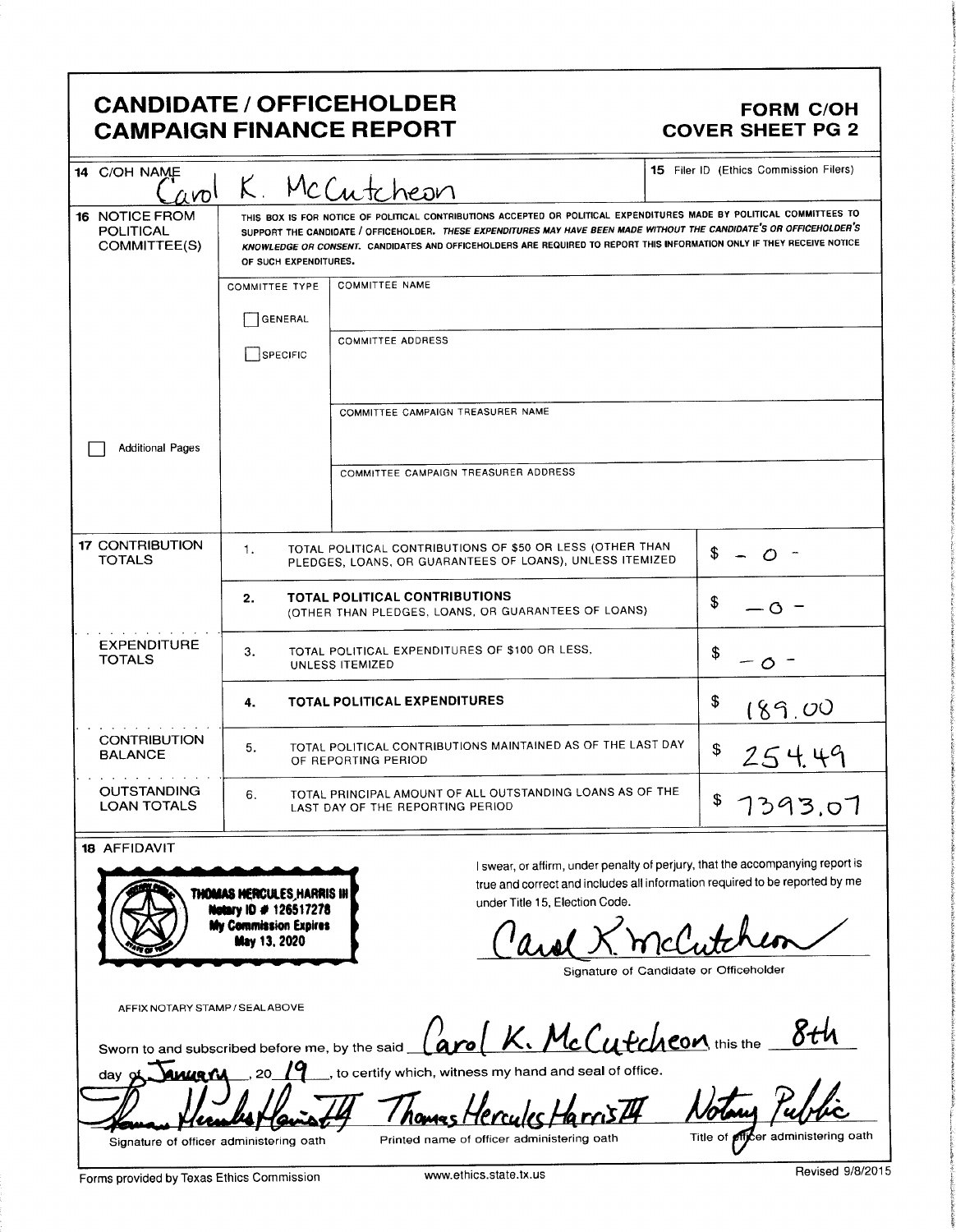|     | <b>SUBTOTALS - C/OH</b>                                                                      |                                        | <b>FORM C/OH</b><br><b>COVER SHEET PG 3</b> |
|-----|----------------------------------------------------------------------------------------------|----------------------------------------|---------------------------------------------|
|     | 19 FILER NAME<br>Carol K. McCutcheon                                                         | 20 Filer ID (Ethics Commission Filers) |                                             |
|     | 21 SCHEDULE SUBTOTALS<br>NAME OF SCHEDULE                                                    |                                        | <b>SUBTOTAL</b><br><b>AMOUNT</b>            |
| 1.  | SCHEDULE A1: MONETARY POLITICAL CONTRIBUTIONS                                                |                                        | \$                                          |
| 2.  | SCHEDULE A2: NON-MONETARY (IN-KIND) POLITICAL CONTRIBUTIONS                                  |                                        | \$                                          |
| з.  | SCHEDULE B: PLEDGED CONTRIBUTIONS                                                            |                                        | \$                                          |
| 4.  | <b>SCHEDULE E: LOANS</b>                                                                     |                                        | \$                                          |
| 5.  | v<br>SCHEDULE F1: POLITICAL EXPENDITURES MADE FROM POLITICAL CONTRIBUTIONS                   |                                        | \$<br>189.00                                |
| 6.  | SCHEDULE F2: UNPAID INCURRED OBLIGATIONS                                                     |                                        | \$                                          |
| 7.  | SCHEDULE F3: PURCHASE OF INVESTMENTS MADE FROM POLITICAL CONTRIBUTIONS                       |                                        | \$                                          |
| 8.  | SCHEDULE F4: EXPENDITURES MADE BY CREDIT CARD                                                |                                        | \$                                          |
| 9.  | SCHEDULE G: POLITICAL EXPENDITURES MADE FROM PERSONAL FUNDS                                  |                                        | \$<br>30.OO                                 |
| 10. | SCHEDULE H: PAYMENT MADE FROM POLITICAL CONTRIBUTIONS TO A BUSINESS OF C/OH                  |                                        | \$                                          |
| 11. | SCHEDULE I: NON-POLITICAL EXPENDITURES MADE FROM POLITICAL CONTRIBUTIONS                     |                                        | \$                                          |
| 12. | SCHEDULE K: INTEREST, CREDITS, GAINS, REFUNDS, AND CONTRIBUTIONS<br><b>RETURNED TO FILER</b> |                                        | \$                                          |
|     | and the state of the property of production of the                                           |                                        |                                             |
|     | and the state of<br>and the state of the                                                     |                                        |                                             |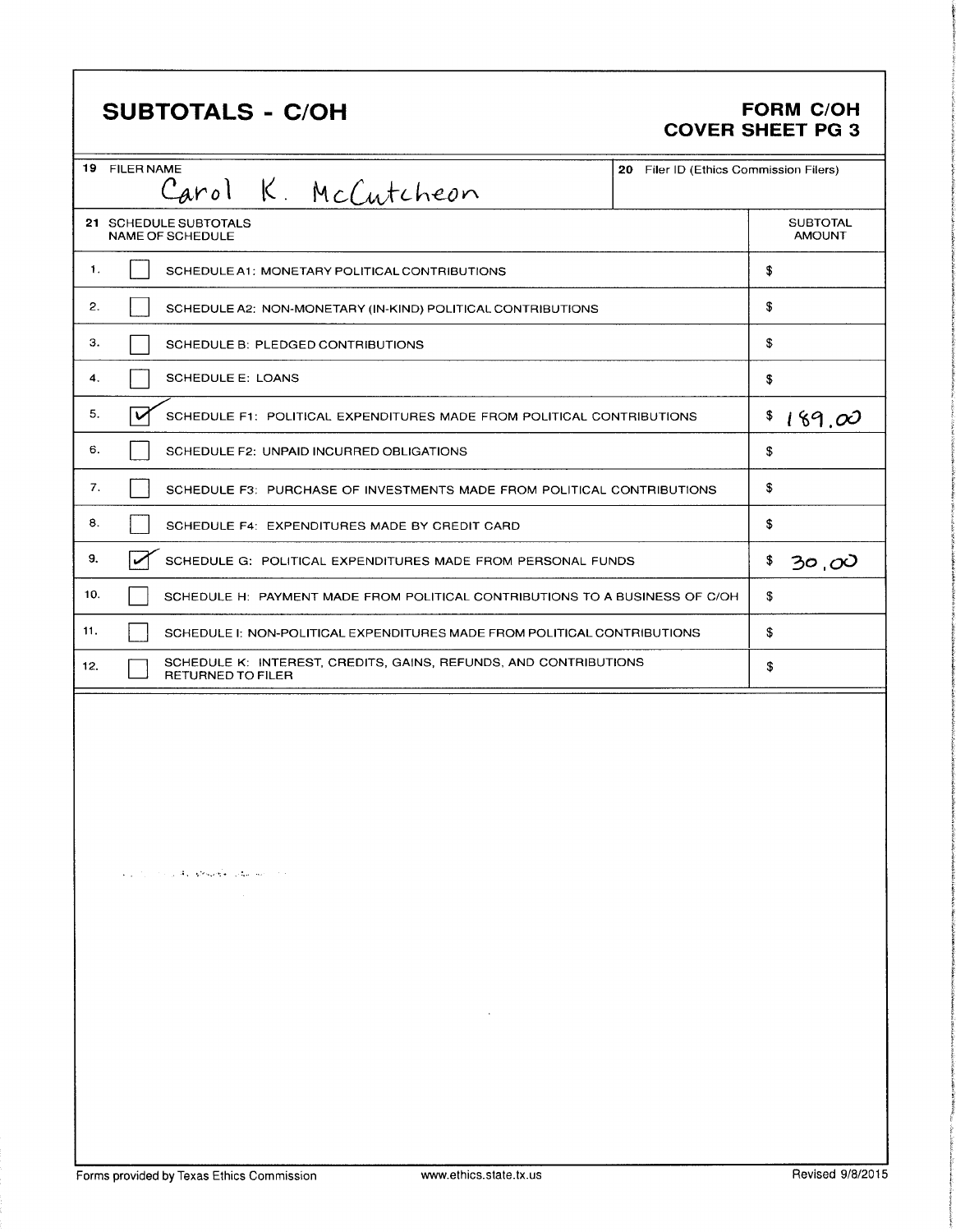### POLITICAL EXPENDITURES MADE FROM POLITICAL CONTRIBUTIONS SCHEDULE F1

i t.

i

</del>

|                                                                                                                                                                                | <b>EXPENDITURE CATEGORIES FOR BOX 8(a)</b>                                                                                                                                                                          |                                                                                                 |                                                                                                                                                                                           |
|--------------------------------------------------------------------------------------------------------------------------------------------------------------------------------|---------------------------------------------------------------------------------------------------------------------------------------------------------------------------------------------------------------------|-------------------------------------------------------------------------------------------------|-------------------------------------------------------------------------------------------------------------------------------------------------------------------------------------------|
| Advertising Expense<br>Accounting/Banking<br><b>Consulting Expense</b><br>Contributions/Donations Made By<br>Candidate/Officeholder/Political Committee<br>Credit Card Payment | Event Expense<br>Fees<br>Food/Beverage Expense<br>Polling Expense<br>Gift/Awards/Memorials Expense<br><b>Printing Expense</b><br><b>Legal Services</b><br>The Instruction Guide explains how to complete this form. | Loan Repayment/Reimbursement<br>Office Overhead/Rental Expense<br>Salaries/Wages/Contract Labor | Solicitation/Fundraising Expense<br>Transportation Equipment & Related Expense<br><b>Travel In District</b><br><b>Travel Out Of District</b><br>Other (enter a category not listed above) |
| 1 Total pages Schedule F1: 2 FILER NAME<br>3                                                                                                                                   | arol                                                                                                                                                                                                                |                                                                                                 | 3 Filer ID (Ethics Commission Filers)                                                                                                                                                     |
| 4 Date<br>R<br>ය<br>2.                                                                                                                                                         | R. McCutcheon<br>5 Payee name<br>MParar                                                                                                                                                                             |                                                                                                 |                                                                                                                                                                                           |
| $6$ Amount $(5)$                                                                                                                                                               | 7 Payee address:<br>City;<br>State;<br>Zip Code                                                                                                                                                                     |                                                                                                 |                                                                                                                                                                                           |
| 29.00                                                                                                                                                                          |                                                                                                                                                                                                                     |                                                                                                 |                                                                                                                                                                                           |
| 8                                                                                                                                                                              | (a) Category (See Categories listed at the top of this schedule)                                                                                                                                                    | (b) Description                                                                                 |                                                                                                                                                                                           |
| <b>PURPOSE</b><br><b>OF</b><br><b>EXPENDITURE</b>                                                                                                                              | Website                                                                                                                                                                                                             |                                                                                                 | Check if travel outside of Texas. Complete Schedule T.<br>Check if Austin, TX, officeholder living expense                                                                                |
| 9 Complete ONLY if direct<br>expenditure to benefit C/OH                                                                                                                       | Candidate / Officeholder name                                                                                                                                                                                       | Office sought                                                                                   | Office held                                                                                                                                                                               |
| Date                                                                                                                                                                           | Payee name                                                                                                                                                                                                          |                                                                                                 |                                                                                                                                                                                           |
| 8 23 14                                                                                                                                                                        |                                                                                                                                                                                                                     |                                                                                                 |                                                                                                                                                                                           |
| Amount (\$)                                                                                                                                                                    | Payee address:<br>State;<br>City;<br>Zip Code                                                                                                                                                                       |                                                                                                 |                                                                                                                                                                                           |
| 29.00                                                                                                                                                                          |                                                                                                                                                                                                                     |                                                                                                 |                                                                                                                                                                                           |
|                                                                                                                                                                                | Category (See Categories listed at the top of this schedule)                                                                                                                                                        | Description                                                                                     |                                                                                                                                                                                           |
| <b>PURPOSE</b><br>OF<br><b>EXPENDITURE</b>                                                                                                                                     | Website                                                                                                                                                                                                             |                                                                                                 | Check if travel outside of Texas. Complete Schedule T.<br>Check if Austin, TX, officeholder living expense                                                                                |
| Complete ONLY if direct<br>expenditure to benefit C/OH                                                                                                                         | Candidate / Officeholder name                                                                                                                                                                                       | Office sought                                                                                   | Office held                                                                                                                                                                               |
| Date                                                                                                                                                                           | Payee name                                                                                                                                                                                                          |                                                                                                 |                                                                                                                                                                                           |
| 9/24/18                                                                                                                                                                        | Campaign Partner                                                                                                                                                                                                    |                                                                                                 |                                                                                                                                                                                           |
| Amount (\$)                                                                                                                                                                    | Payee address;<br>City; State; Zip Code                                                                                                                                                                             |                                                                                                 |                                                                                                                                                                                           |
| 29.00                                                                                                                                                                          |                                                                                                                                                                                                                     |                                                                                                 |                                                                                                                                                                                           |
|                                                                                                                                                                                | Category (See Categories listed at the top of this schedule)                                                                                                                                                        | Description                                                                                     |                                                                                                                                                                                           |
| <b>PURPOSE</b><br>ОF<br><b>EXPENDITURE</b>                                                                                                                                     | Website                                                                                                                                                                                                             |                                                                                                 | Check if travel outside of Texas, Complete Schedule T.<br>Check if Austin, TX, officeholder living expense                                                                                |
| Complete ONLY if direct<br>expenditure to benefit C/OH                                                                                                                         | Candidate / Officeholder name                                                                                                                                                                                       | Office sought                                                                                   | Office held                                                                                                                                                                               |
|                                                                                                                                                                                | ATTACH ADDITIONAL COPIES OF THIS SCHEDULE AS NEEDED                                                                                                                                                                 |                                                                                                 |                                                                                                                                                                                           |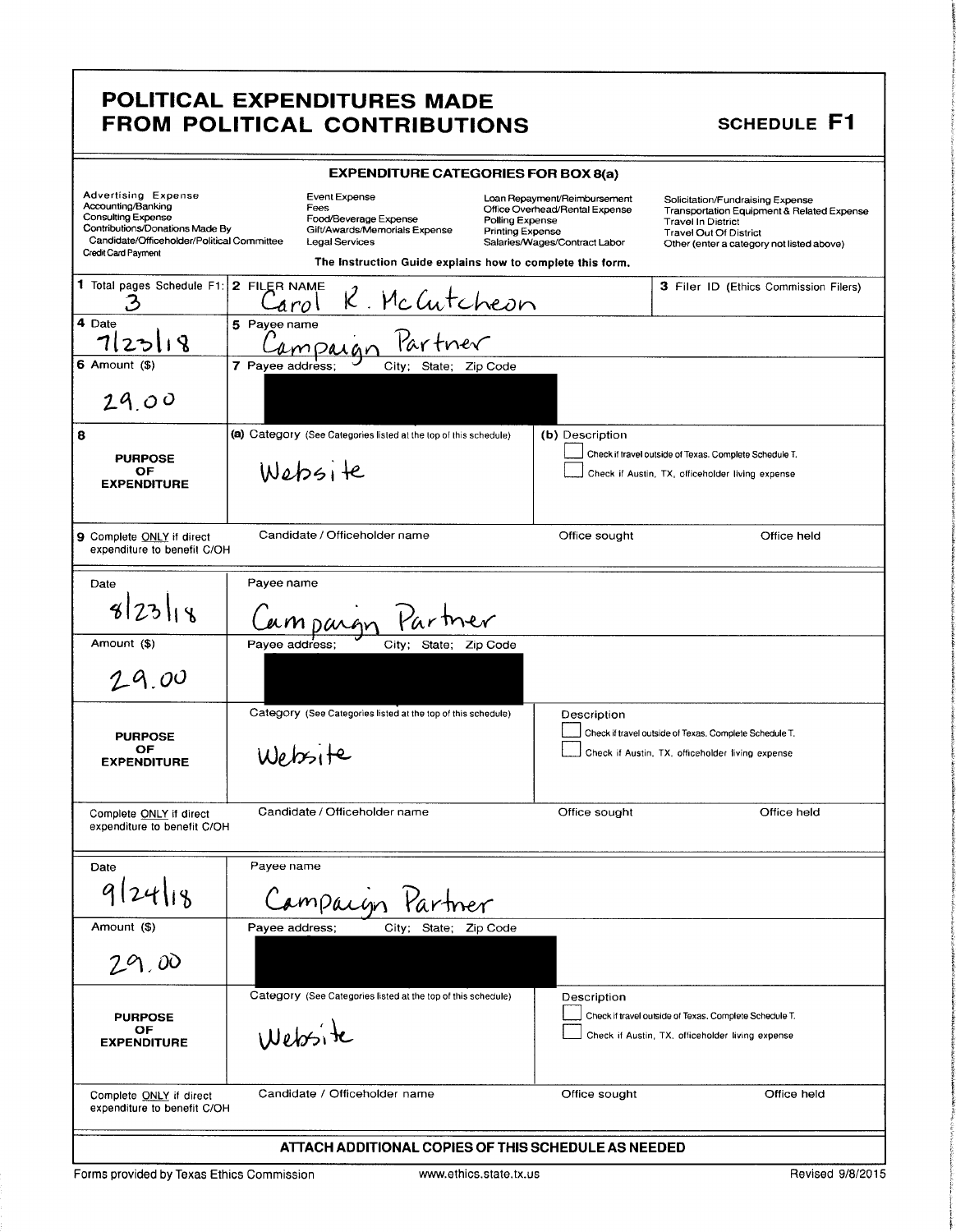## POLITICAL EXPENDITURES MADE FROM POLITICAL CONTRIBUTIONS SCHEDULE F1

**INCORPORA** 

|                                                                                                                                                                         | <b>EXPENDITURE CATEGORIES FOR BOX 8(a)</b>                                                                                                                            |                                                                                                                                               |                                                                                                                                                                                           |
|-------------------------------------------------------------------------------------------------------------------------------------------------------------------------|-----------------------------------------------------------------------------------------------------------------------------------------------------------------------|-----------------------------------------------------------------------------------------------------------------------------------------------|-------------------------------------------------------------------------------------------------------------------------------------------------------------------------------------------|
| Advertising Expense<br>Accounting/Banking<br>Consulting Expense<br>Contributions/Donations Made By<br>Candidate/Officeholder/Political Committee<br>Credit Card Payment | Event Expense<br>Fees<br>Food/Beverage Expense<br>Gift/Awards/Memorials Expense<br><b>Legal Services</b><br>The Instruction Guide explains how to complete this form. | Loan Repayment/Reimbursement<br>Office Overhead/Rental Expense<br>Polling Expense<br><b>Printing Expense</b><br>Salaries/Wages/Contract Labor | Solicitation/Fundraising Expense<br>Transportation Equipment & Related Expense<br><b>Travel In District</b><br><b>Travel Out Of District</b><br>Other (enter a category not listed above) |
| 1 Total pages Schedule F1: 2 FILER NAME                                                                                                                                 | IC.<br>McCutcheon                                                                                                                                                     |                                                                                                                                               | 3 Filer ID (Ethics Commission Filers)                                                                                                                                                     |
| 4 Date<br>1012311                                                                                                                                                       | 5 Payge name                                                                                                                                                          |                                                                                                                                               |                                                                                                                                                                                           |
| $6$ Amount $($)$                                                                                                                                                        | 7 Payee address;<br>City;<br>State; Zip Code                                                                                                                          |                                                                                                                                               |                                                                                                                                                                                           |
| 29.00                                                                                                                                                                   |                                                                                                                                                                       |                                                                                                                                               |                                                                                                                                                                                           |
| 8                                                                                                                                                                       | (a) Category (See Categories listed at the top of this schedule)                                                                                                      | (b) Description                                                                                                                               |                                                                                                                                                                                           |
| <b>PURPOSE</b><br>OF                                                                                                                                                    | Website                                                                                                                                                               |                                                                                                                                               | Check if travel outside of Texas. Complete Schedule T.<br>Check if Austin, TX, officeholder living expense                                                                                |
| <b>EXPENDITURE</b>                                                                                                                                                      |                                                                                                                                                                       |                                                                                                                                               |                                                                                                                                                                                           |
| 9 Complete ONLY if direct<br>expenditure to benefit C/OH                                                                                                                | Candidate / Officeholder name                                                                                                                                         | Office sought                                                                                                                                 | Office held                                                                                                                                                                               |
| Date                                                                                                                                                                    | Payee name                                                                                                                                                            |                                                                                                                                               |                                                                                                                                                                                           |
| 11/23/18                                                                                                                                                                | Partner<br>rmisaign                                                                                                                                                   |                                                                                                                                               |                                                                                                                                                                                           |
| Amount (\$)                                                                                                                                                             | Payee address;<br>City; State; Zip Code                                                                                                                               |                                                                                                                                               |                                                                                                                                                                                           |
| 29.00                                                                                                                                                                   |                                                                                                                                                                       |                                                                                                                                               |                                                                                                                                                                                           |
|                                                                                                                                                                         | Category (See Categories listed at the top of this schedule)                                                                                                          | Description                                                                                                                                   |                                                                                                                                                                                           |
| <b>PURPOSE</b><br>OF                                                                                                                                                    |                                                                                                                                                                       |                                                                                                                                               | Check if travel outside of Texas. Complete Schedule T.                                                                                                                                    |
| <b>EXPENDITURE</b>                                                                                                                                                      | website                                                                                                                                                               |                                                                                                                                               | Check if Austin, TX, officeholder living expense                                                                                                                                          |
| Complete ONLY if direct<br>expenditure to benefit C/OH                                                                                                                  | Candidate / Officeholder name                                                                                                                                         | Office sought                                                                                                                                 | Office held                                                                                                                                                                               |
| Date                                                                                                                                                                    | Payee name                                                                                                                                                            |                                                                                                                                               |                                                                                                                                                                                           |
| 12 24 18                                                                                                                                                                | mpaign Partner                                                                                                                                                        |                                                                                                                                               |                                                                                                                                                                                           |
| Amount (\$)                                                                                                                                                             | Pavee address:<br>City: State: Zip Code                                                                                                                               |                                                                                                                                               |                                                                                                                                                                                           |
| 29.00                                                                                                                                                                   |                                                                                                                                                                       |                                                                                                                                               |                                                                                                                                                                                           |
|                                                                                                                                                                         | Category (See Categories listed at the top of this schedule)                                                                                                          | Description                                                                                                                                   |                                                                                                                                                                                           |
| <b>PURPOSE</b><br>OF<br><b>EXPENDITURE</b>                                                                                                                              | ubbsite                                                                                                                                                               |                                                                                                                                               | Check if travel outside of Texas. Complete Schedule T.<br>Check if Austin, TX, officeholder living expense                                                                                |
| Complete ONLY if direct<br>expenditure to benefit C/OH                                                                                                                  | Candidate / Officeholder name                                                                                                                                         | Office sought                                                                                                                                 | Office held                                                                                                                                                                               |
|                                                                                                                                                                         | ATTACH ADDITIONAL COPIES OF THIS SCHEDULE AS NEEDED                                                                                                                   |                                                                                                                                               |                                                                                                                                                                                           |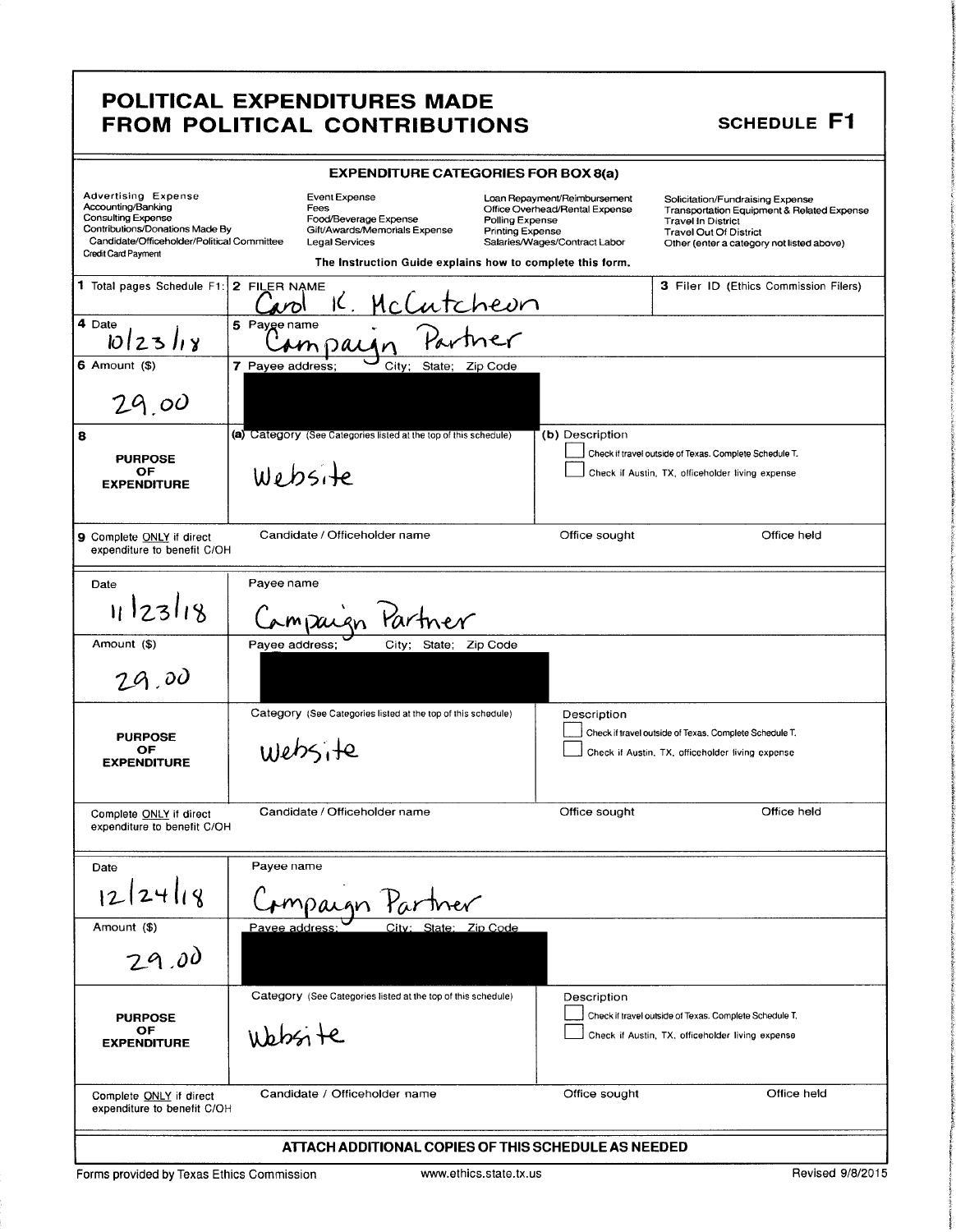### POLITICAL EXPENDITURES MADE FROM POLITICAL CONTRIBUTIONS SCHEDULE F1

**interested** i t K.

**isock** 3:

i,/

| <b>EXPENDITURE CATEGORIES FOR BOX 8(a)</b>                                                                                                                                            |                                                                                                                                                                                                              |                                                                                                 |                                                                                                                                                                                           |  |
|---------------------------------------------------------------------------------------------------------------------------------------------------------------------------------------|--------------------------------------------------------------------------------------------------------------------------------------------------------------------------------------------------------------|-------------------------------------------------------------------------------------------------|-------------------------------------------------------------------------------------------------------------------------------------------------------------------------------------------|--|
| <b>Advertising Expense</b><br>Accounting/Banking<br><b>Consulting Expense</b><br>Contributions/Donations Made By<br>Candidate/Officeholder/Political Committee<br>Credit Card Payment | Event Expense<br>Fees<br>Food/Beverage Expense<br>Polling Expense<br>Gift/Awards/Memorials Expense<br><b>Printing Expense</b><br>Legal Services<br>The Instruction Guide explains how to complete this form. | Loan Repayment/Reimbursement<br>Office Overhead/Rental Expense<br>Salaries/Wages/Contract Labor | Solicitation/Fundraising Expense<br>Transportation Equipment & Related Expense<br><b>Travel In District</b><br><b>Travel Out Of District</b><br>Other (enter a category not listed above) |  |
| 1 Total pages Schedule F1: 2 FILER NAME                                                                                                                                               | K .                                                                                                                                                                                                          |                                                                                                 | 3 Filer ID (Ethics Commission Filers)                                                                                                                                                     |  |
| 4 Date<br>28.<br>2<br>$\frac{1}{3}$                                                                                                                                                   | <u>McCutcheon</u><br>^ Partner<br>5 Payee name                                                                                                                                                               |                                                                                                 |                                                                                                                                                                                           |  |
| $6$ Amount $(\$)$<br>15.00                                                                                                                                                            | 7 Payge address;<br>City; State; Zip Code                                                                                                                                                                    |                                                                                                 |                                                                                                                                                                                           |  |
| 8<br><b>PURPOSE</b><br>OF<br><b>EXPENDITURE</b>                                                                                                                                       | (a) Category (See Categories listed at the top of this schedule)<br>Website domain                                                                                                                           | (b) Description                                                                                 | Check if travel outside of Texas. Complete Schedule T.<br>Check if Austin, TX, officeholder living expense                                                                                |  |
| 9 Complete ONLY if direct<br>expenditure to benefit C/OH                                                                                                                              | Candidate / Officeholder name                                                                                                                                                                                | Office sought                                                                                   | Office held                                                                                                                                                                               |  |
| Date                                                                                                                                                                                  | Payee name                                                                                                                                                                                                   |                                                                                                 |                                                                                                                                                                                           |  |
| Amount (\$)                                                                                                                                                                           | Payee address;<br>City; State; Zip Code                                                                                                                                                                      |                                                                                                 |                                                                                                                                                                                           |  |
| <b>PURPOSE</b><br>OF<br><b>EXPENDITURE</b>                                                                                                                                            | Category (See Categories listed at the top of this schedule)                                                                                                                                                 | Description                                                                                     | Check if travel outside of Texas, Complete Schedule T.<br>Check if Austin, TX, officeholder living expense                                                                                |  |
| Complete ONLY if direct<br>expenditure to benefit C/OH                                                                                                                                | Candidate / Officeholder name                                                                                                                                                                                | Office sought                                                                                   | Office held                                                                                                                                                                               |  |
| Date                                                                                                                                                                                  | Payee name                                                                                                                                                                                                   |                                                                                                 |                                                                                                                                                                                           |  |
| Amount (\$)                                                                                                                                                                           | City; State; Zip Code<br>Payee address;                                                                                                                                                                      |                                                                                                 |                                                                                                                                                                                           |  |
| <b>PURPOSE</b><br>OF.<br><b>EXPENDITURE</b>                                                                                                                                           | Category (See Categories listed at the top of this schedule)                                                                                                                                                 | Description                                                                                     | Check if travel outside of Texas. Complete Schedule T.<br>Check if Austin, TX, officeholder living expense                                                                                |  |
| Complete ONLY if direct<br>expenditure to benefit C/OH                                                                                                                                | Candidate / Officeholder name                                                                                                                                                                                | Office sought                                                                                   | Office held                                                                                                                                                                               |  |
| ATTACH ADDITIONAL COPIES OF THIS SCHEDULE AS NEEDED                                                                                                                                   |                                                                                                                                                                                                              |                                                                                                 |                                                                                                                                                                                           |  |

Forms provided by Texas Ethics Commission www.ethics.state.tx.us Revised 9/8/2015